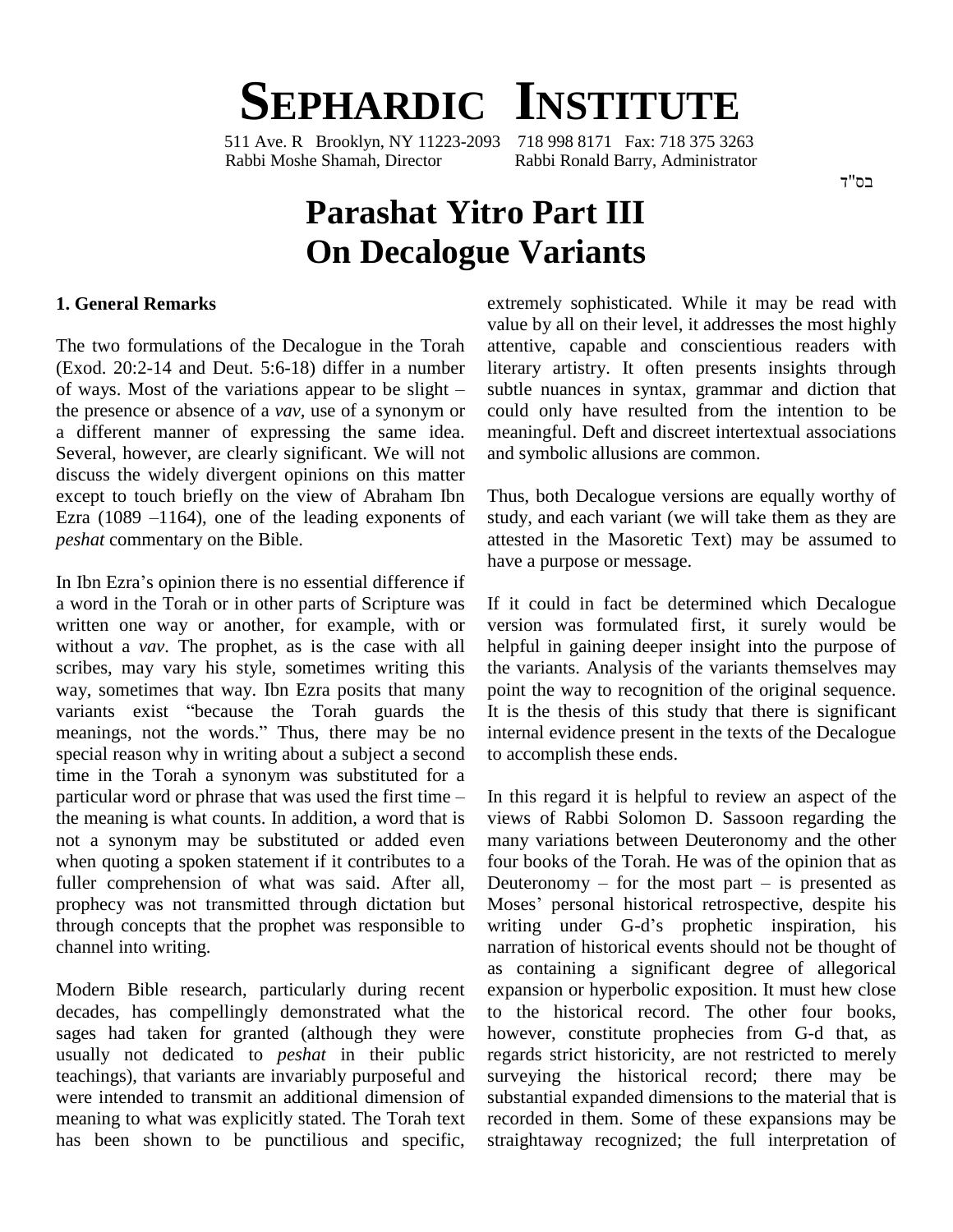these elaborations, however, was part of the Oral Torah from their inception.

To illustrate, consider the two Torah passages th<br>To illustrate, consider the two Torah passages w<br>concerning Amalek's attack against Israel (Exod. 17:8-16 and Deut. 25:17-19). The Deuteronomic passage is presented from beginning to end as a strictly historical account, while the corresponding account in Exodus very much appears to contain an allegorical dimension, as pointed out by the Mishnaic both account in Exodus very much appears to contain an crallegorical dimension, as pointed out by the Mishnaic bo<br>Sages (*m. Rosh. Hash.* 3:8). They ask, קִינֶי שֶׁל מֹשֶׂה allegorical dimension, as pointed out by the Mishnaic bo<br>Sages (m. *Rosh. Hash.* הָי יִדָּיו שָׁל מִשֶּׁה, S. They ask, וְכִי יִדָּיו שָׁל מִשָּׁה<br>נעוֹשׂוֹת מִלְחָמָה אוֹ שׁוֹבְרוֹת מִלְחָמָה "Is it Moses' hands that lik Sages (m. Rosh. Hash. 3:8). They ask, וְכִי יָדָיו שֶׁל מַשֶׁה<br>הַעוֹשׂוֹת מִלְחָמָה אוֹ שׁוֹבְרוֹת מִלְחָמָה "Is it Moses' hands that liken liken<br>make the war or break the war?" The answer to the thus עוֹשׂוֹת מִלְחָמָה אוֹ שׁוֹבְרוֹת מִלְחָמָה it Moses' hands that likene make the war or break the war?" The answer to the thus l<br>rhetorical question is "of course not." The Mishnah identic then proceeds to provide an allegorical interpretation that goes beyond the historical particulars of the underlying subject being narrated.

### **2. Concerning** *Temunah*

There is a variance between the two Decalogue statements in how the prohibition against making a heave sculptured image/idol is formulated. In Exodus we repre read image/idol is formulated. In Exodus we read image/idol is formulated. In Exodus we read<br>read 'תַּעֲשֶׂה לְךָ פֶּסֶל וְכָל תְּמוּנָה אֲשֶׁר בַּשָּׁמַיִם מִמַּעַל וְכוּ "You shall not make for yourself a sculptured image be, "<br>or any likeness of whatever is in the heavens above, that if<br>the earth below or in the seas beneath the earth." (The form or any likeness of whatever is in the heavens above, conjunctive *vav* connecting *pesel* and *temunah* the earth below or in the seas beneath the earth." (The formu conjunctive *vav* connecting *pesel* and *temunah* the art obviously has the meaning here of "or" as it often does.) The *pesel* (sculptured image) and the *temunah* (likeness) are both objects of the preceding verbal clause "You shall not make," both denoting manmade artifacts constituting idols. The prohibition of these images and likenesses encompasses any case in which they are a representation of any item or shape in the heavens, on earth or in the seas.

However, the verse does not actually contain a word  $\bullet$ for the "item" or "shape" that is in the heavens, on likeness"  $[v, 15]$ earth or in the seas that the command refers to in  $\bullet$ prohibiting the making of an artifact that represents it. After mentioning the artifacts that one is forbidden to  $\bullet$ make, which are understood to be idols, it merely  $\frac{1}{2}$  likeness of anything" [v. 23]) After mentioning the artifacts that one is forbidden to<br>
make, which are understood to be idols, it merely<br>
states  $\gamma_{\varphi}$ ישֶׁר בַּשָּׁמַיָּם מִמַּעֲל וְכוּ make, which are understood to be idols, it merely<br>states אֲשֶׁרַ בַּשֶּׁמַיִם מִמַּעַל וְכוּ, "that are in the heavens above, on earth below or in the seas," as if the artifacts themselves are in the heavens, on earth or in the seas. Those items or shapes of which the forbidden artifacts are representations are not mentioned or referred to! It is an extraordinary absence, surprising (N<sub>um</sub>) artifacts are representations are not mentioned or a fine<br>referred to! It is an extraordinary absence, surprising (N<sub>I</sub><br>the reader that he must mentally furnish the phrase "of the

all items or shapes" that are in the heavens, on earth or in the seas, especially considering the importance of the prohibition and its comprehensiveness and wordiness.

In Deuteronomy, however, the verse is formulated In Deuteronomy, however, the verse is formulated<br>slightly differently: לֹא תַעֲשֶׂה לְךָ פֶסֶל כָּל תְּמוּנָה אֲשֶׁר בַּשֶּׁמַיִם İ n Deuteronomy, however, the verse is formulated ightly differently: מֹא תַעֲשֶׂה לְךָ פֶּסֶל כָּל תְּמוּנָה אֲשֶׁ<br>לֹא תַעֲשֶׂה לְךָ פֶּסֶל כָּל תְּמוּנָה אֲשֶׁר בַּשָּׁמַיִם; without the *vav*. The absence of that letter creates two possibilities in interpreting the phrase, both grammatically correct. It may be that הַמוּנַה is an expansion of *pesel* (a sculptured image, any likeness) that would include artifacts similar to *pesel*, thus having a meaning very close to (though not identical with) the Exodus version. Similar expanding constructions are common in Deuteronomy (cf. 15:21; 16:21) and this may merely be an instance of the Deuteronomic manner of articulation.

Or, in contrast to Exodus, פְל תְּמוּנָה may not be referring to a concrete man-made artifact at all, but denotes the shape or image of the items in the<br>heavens, on earth or in the seas that the *pesel* would<br>represent. In this approach פֶּסֶל כָּל תְּמוּנָה would be in heavens, on earth or in the seas that the *pesel* would the construct state and the meaning of the verse would peresent. In this approach בְּסֶל כָּל הְּמוּנָה would be in<br>the construct state and the meaning of the verse would<br>be, "Do not make a sculptured image of any likeness the construct state and the meaning of the verse would<br>be, "Do not make a sculptured image of any likeness<br>that is in the heavens above, etc." Unlike the Exodus be, "Do not make a sculptured image of any likeness<br>that is in the heavens above, etc." Unlike the Exodus<br>formulation, only one term – *pesel* – would designate the artifact prohibited to make.

The word *temunah*, denoting the shape or appearance of an external item that one is prohibited to represent with an artifact or to worship, occurs five times in Deuteronomy 4, the chapter immediately preceding that in which the Decalogue appears. All five attestations refer to revelation: in which the Decalogue appears. All five ations refer to revelation:<br>*utmunah enekhem ro'im* ("but a likeness you did attestations refer to revelation:<br>• utmungh enekhem ro'im

- *kimunah enekhem ro`im* ("but a likeness you did<br>bt perceive" [v. 12])<br>*ki lo re`item kol temunah* ("for you saw no not perceive"  $[v. 12]$ )
- *ki lo re'item kol temunah* ("for you saw no
- *pesel, temunat kol samel* ("a sculptured image in the likeness of any icon"  $[v. 16]$ ) *pesel, temunat kol samel* ("a sculptured image in<br>e likeness of any icon" [v. 16])<br>*pesel, temunat kol* ("a sculptured image in the
- the likeness of any icon" [v. 16])<br>
 *pesel, temunat kol* ("a sculpture likeness of anything" [v. 23])
- *pesel, temunat kol* (same as previous [v. 25])

In none of these phrases can *temunah* be given the meaning of a man-made artifact. *Temunah* referring to a form or likeness also appears elsewhere in Tanakh (Num. 12:8; Ps. 17:15; Job 4:16). Tellingly, besides the single appearance in the Exodus Decalogue, the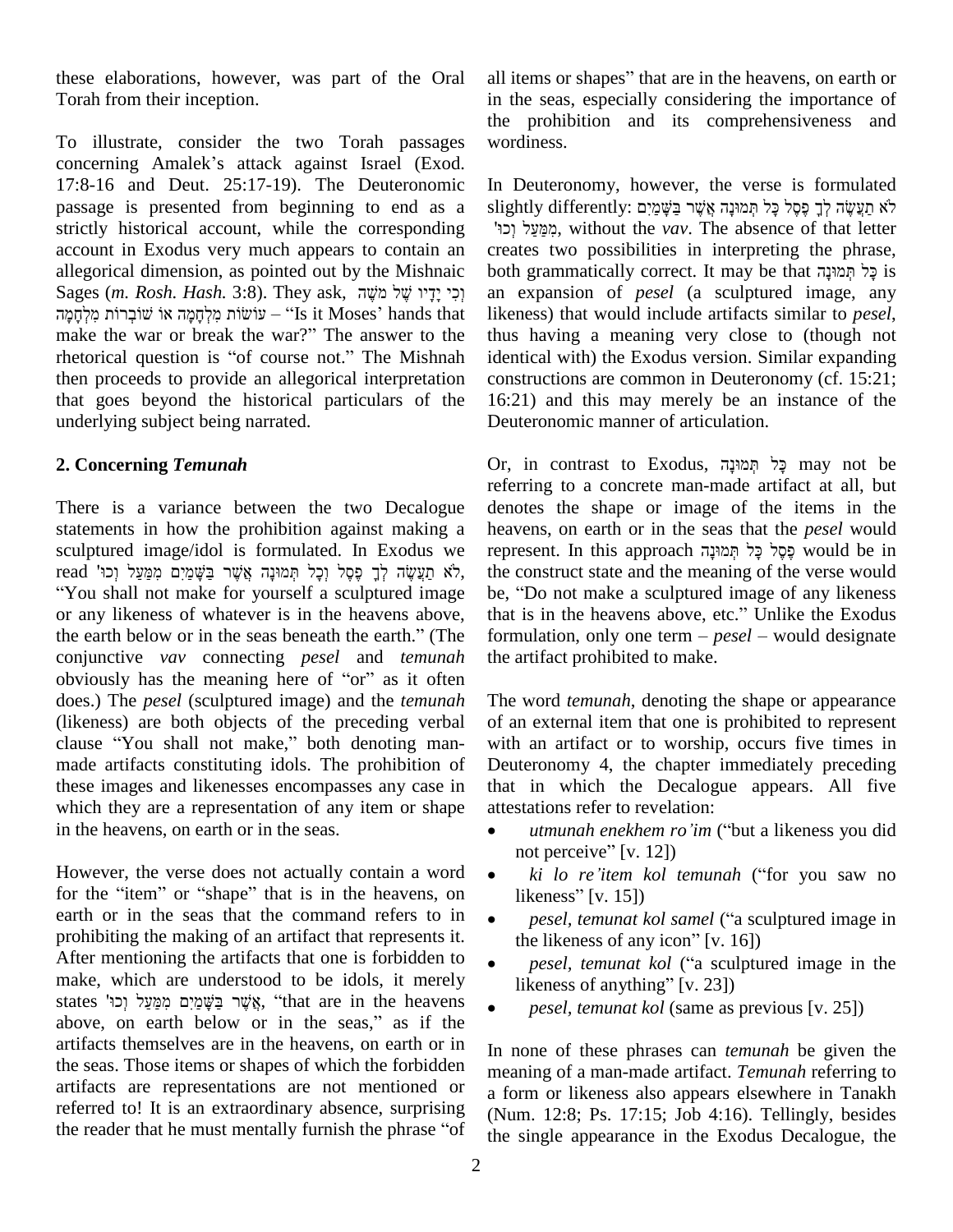word *temunah* in the sense of a man-made artifact is not attested a single time in Tanakh. Translating it in word *temunah* in the sense of a man-made artifact is sue not attested a single time in Tanakh. Translating it in tracher the Deuteronomic Decalogue as "likeness," consistent with its other occurrences, surely appears indicated, and thus the problem in the Exodus formulation does not exist in Deuteronomy. There is no lack of a word that refers to the item or the shape of that which is in the heavens, on earth or in the seas that the verse prohibits to make a representation of.

This appears to indicate that Deuteronomy was the first version and that Exodus, subtly relying upon the Deuteronomic formulation for the full expression, expanded the scope of *pesel* with the coinage of a new term, *temunah*, to refer to man-made artifacts that serve as idols. (For an example of a similar pattern of textual dependency see our discussion on the linkage between Exodus 13 and Deuteronomy  $6-7$  in our *Parashat Bo Part II*: *On Exodus 13* study.)

### **3.** *Zakhor* **and** *Shamor*

In Exodus, the Shabbat commandment is introduced with *zakhor* ("remember, keep in mind"); in Deuteronomy, the introductory word is *shamor* with *zakhor* ("remember, keep in mind"); in<br>Deuteronomy, the introductory word is *shamor* Ano<br>("observe, protect"). The rest of the opening clause is that Deuteronomy, the introductory word is *shamor* An ("observe, protect"). The rest of the opening clause is that identical in both: "the sabbath day to keep it holy." If ("a only one version was explicitly proclaimed at the identical in both: "the sabbath day to keep it holy." If only one version was explicitly proclaimed at the lawgiving  $-$  a reasonable assumption  $-$  and the other expounded upon the first, whatever that mechanism may have been, which formulation was first?

standard usage with Shabbat. Thus, the extensive passage dealing with Shabbat in Exodus 31 contains three attestations of various forms of the *sh-m-r* stem word stem with Shabbat: יִשְׁמַרְתֶּם (Exod. 31:13); אֶת שֲׁבָּתְתֵּי הְּשָׁמֹרוּ e attestations of various forms of the  $sh{\text -}m{\text -}r$  stem word s<br>וּשֶׁמַּרְתֶּם (Exod. 31:13); אֶת שַׁבְּתַתַּי תִּשְׁמַרוּ (Shabbat: וּשָׁמַּרְתַּח שַׁבְּתַתַּי תִּשְׁמַרוּ with Shabbat: וּשְׁמֵרְתֶּם (Exod. 31:13); אֶת שֲׁבְּתֹתֵי תִּשְׁמֹרוּ<br>אֶת הַשַּׁבָּת (v. 14) and הַשַּׁבָּת אֶת יִשְׂרָאֵל אֶת הַעַּשְּׁבָּת (v. 16). In It sho<br>אֶת שַׁבְּתֹתֵי תִּשְׁמֹרוּ Appears three the tv עִשְׁבָּת (v. 14) וִשָּׁמְרוּ בְנֵי יִשְׂרָאֵל אֶת הַשַּׁבָּת (v. 16). In It should [עֲמוֹ עַקְּתַח עַקְל אֶת הַשַּׁבָּת (v. 16). In It should [uviticus, the phrase שְׁמְרֵי תִּשְׁבָּת (v. 16). In Isaiah, the שְׁמַר the usage appears twice (Isa. 56:2, 6.) Regarding *zakhor*, however, besides the one attestation in the Exodus Decalogue, there is not a single other such usage associated with Shabbat in Tanakh. Surely this points toward viewing *shamor* as being considered more suiting the nature and comprehensive regulations of toward viewing *shamor* as being considered more 4.<br>suiting the nature and comprehensive regulations of<br>Shabbat and as the "original" Decalogue word. In suiting the nature and comprehensive regulations of<br>Shabbat and as the "original" Decalogue word. In t<br>Zakhor – which calls forth memory – appears to be a expla type of biblical midrash, an expansion that brings a valuable variation into the Shabbat picture. This

suggests a possible approach as to what might have transpired.

Assuming that the Exodus *zakhor* is drawn from the Shabbat passage, the following explanation presents itself. In the Deuteronomic explanation for observing Shabbat, the word [ $\overline{C}$ explanation presents itself. In the Deuteronomic<br>explanation for observing Shabbat, the word וְזָכַרְהָ<br>("and you shall remember") is employed once, albeit explanation for observing Shabbat, the word וְזָכַרְהָּ<br>("and you shall remember") is employed once, albeit<br>not to remember Shabbat itself but to recall Israel's past slavery. In Exodus, that part of the Deuteronomic Shabbat formulation does not appear (a reference to creation "substitutes" for it). Accordingly, the *z-kh-r* word-root may have been chosen to maintain the connectedness with the other Decalogue formulation and utilized to remember a different object  $-$  the Shabbat day itself. In this way, the combination of the two Shabbat formulations (*shamor* and *zakhor*) provides a more comprehensive prescription for fulfillment of the precept, and the passage is enriched with intertextual linkage. The audience receiving the Exodus formulation, while given a new explanation for Shabbat, is also reminded of the explanation provided in Deuteronomy.

In other scriptural passages *shamor* is invariably the does not appear in the Exodus version. Exodus' use of Another word that appears in the Exodus formulation that does not appear in the Deuteronomy one is וינה ("and He rested"). This may be another instance of the Exodus Decalogue drawing from that portion of the<br>Deuteronomy Decalogue that is not to appear in its<br>formulation. In Deuteronomy, the word יָנוּהַן ("he may Deuteronomy Decalogue that is not to appear in its Reuteronomy Decalogue that is not to appear in its formulation. In Deuteronomy, the word יָנוּחָ ("he may rest") refers to the slave having rest on Shabbat, part of the Deuteronomic explanation for Shabbat that does not appear in the Exodus version. Exodus' use of the word  $\frac{172}{21}$  in describing G-d having rested on the rest") refers to the slave having rest on Shabbat, part<br>of the Deuteronomic explanation for Shabbat that<br>does not appear in the Exodus version. Exodus' use of seventh day is the only attestation in Tanakh of this word stem in relation to G-d.

> It should be noted that יָנוּחָ and יָנוּחָ are key words in the two interrelated explanatory clauses given for the Shabbat precept in the Deuteronomy Decalogue that were omitted in the Exodus Decalogue. Thus, the Exodus version acknowledges its connection to that of Deuteronomy.

#### **4. The Reason for the Shabbat Commandment**

In the Exodus version of the Decalogue the explanation given for observing Shabbat is that it commemorates G-d's creation: "For in six days Hashem created the heavens and earth, the sea, and all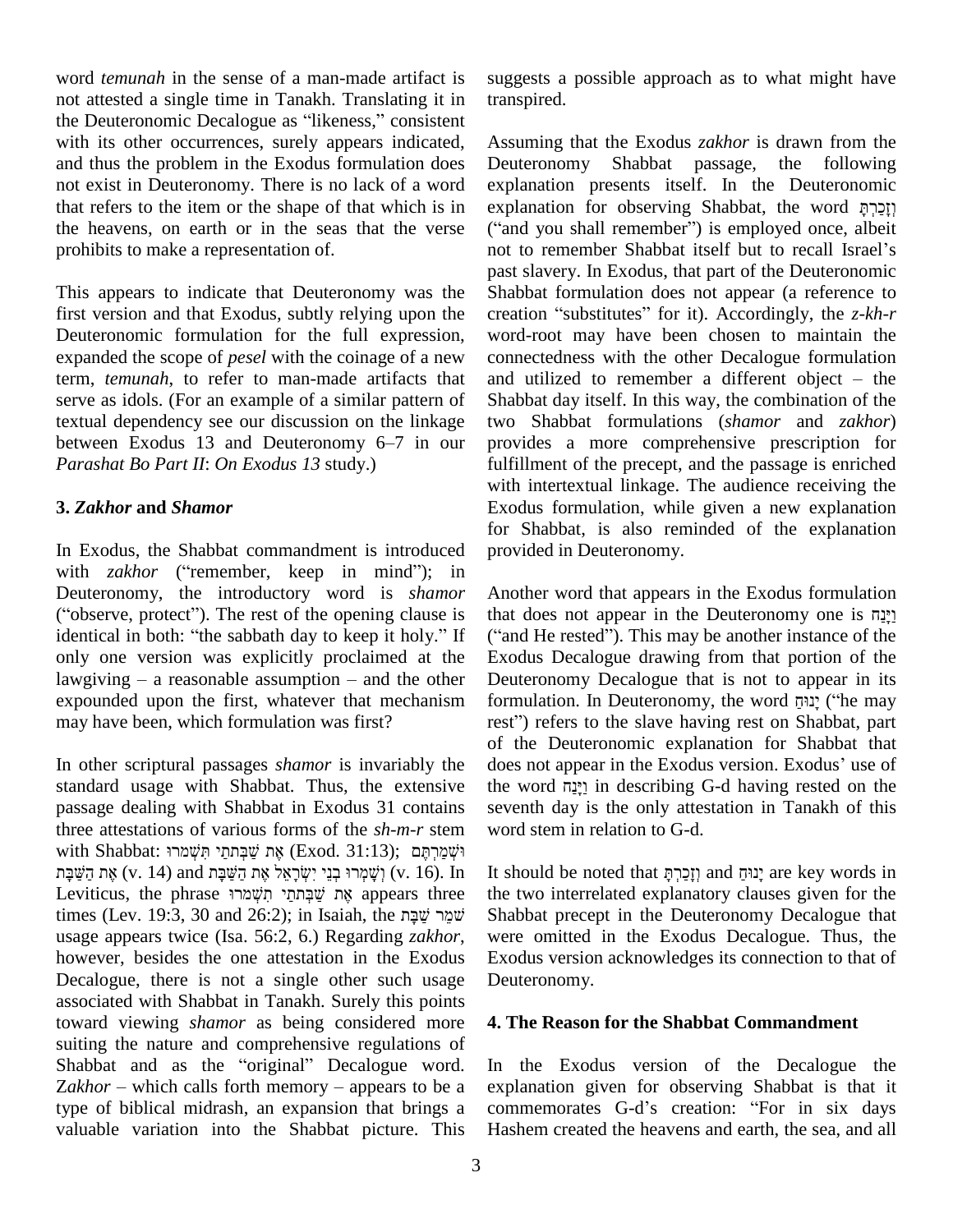that is in them, and rested on the seventh day" (Exod. 20:11). That explanation does not appear in the create<br>Deuteronomy Decalogue. There, the explanation for the se<br>Shabbat reads: "in order that your male slave and Shabb Deuteronomy Decalogue. There, the explanation for female slave may rest as you do.And you shall remember that you were a slave in Egypt, and Hashem your G-d redeemed you from there...therefore Hashem rationale f<br>your G-d has commanded you to make the Shabbat "therefore,"<br>day" (Deut. 5:14-15). forthcomin your G-d has commanded you to make the Shabbat

us of two related purposes or reasons for Shabbat: "in In Deuteronomy, the passage fully and clearly informs obser<br>us of two related purposes or reasons for Shabbat: "in Deuter<br>order (לְמַעֲן) that your male slave and female slave Instea est as you do" and so that "in Develoption" (לְמַעֲן) that your male slave and female slave Instance in that "you shall remember ble that you were a slave in Egypt and Hashem your G-d may rest as you do" and so that "you shall remember your G-d has commanded you to make the Shabbat redeemed you from there...therefore (עֲל כֵּן) Hashem your G-d has commanded you to make the Shabbat day." In this formulation there is no ambiguity whatsoever about why Shabbat was commanded; not only does the verse distinctly spell it out, but it also definitively informs us that it is providing the reason with the unambiguous terms לְמֵעֵן (in order) and עֵל כֵּן (therefore).

for in six days G-d created the heavens and earth and rested on the seventh day," is made with  $ki$  ("for"), a less definite term to articulate a purpose compared to rested on the seventh day," is made with  $ki$  ("for"), a Deu<br>less definite term to articulate a purpose compared to inco<br>Deuteronomy's לְמֵעָּךְ and tis metallition, in Exodus its e thes definite term to articulate a purpose compared to inco<br>Deuteronomy's עֲל כֵּן and עֲל כֵּן in addition, in Exodus its explicitly specifying "this is relevent specifying for the set Deuteronomy's אֲלְכֵּן and לְמַעַן and עֲלֹכֵן. In addition, in Exodus its e<br>there is not any statement explicitly specifying "this is relev<br>G-d's reason" for commanding this law, such as there is not any statement explicitly specifying "this is releva<br>G-d's reason" for commanding this law, such as<br>Deuteronomy's  $\zeta$  γ which reinforced the reason Thus, G-d's reason" for commanding this law, such as<br>Deuteronomy's עֲל כֵּן which reinforced the reason Thus,<br>furnished by לְמַעָּן And the explanation "for in six that re days G-d created the heavens and earth and rested on furnished by לְמַעַן And the explanation "for in six days G-d created the heavens and earth and rested on the seventh day" is a statement of fact that points to a correspondence. It merely implies a reason without actually articulating it. It is left to the recipient of the message to elucidate why desisting from work on the<br>seventh day as G-d rested on the seventh day Final<br>constitutes an appropriate act commemorating G-d's provi seventh day as G-d rested on the seventh day creative activity. It is an unusual formulation.

The Exodus passage does employ a "therefore" (על כן) in the Shabbat passage, furnishing a reason, but for a explar<br>very different syntactical purpose. Indeed, the Exodus conter<br>is given is unusual and has a most surprising connection realm very different syntactical purpose. Indeed, the Exodus with what precedes it in the verse. It provides information that is essentially extraneous to the reason releva<br>Israel must observe Shabbat, although it may be addres<br>interpreted as indirectly related to it. The עֵל כֵּן informs Israel must observe Shabbat, although it may be

us of matters in G-d's domain, namely, since He created the heavens and earth in six days and rested on the seventh day He chose to bless and sanctify the Shabbat day.

In Deuteronomy, the passage fully and clearly informs In other words, after the passage provides the rationale for observing Shabbat, it proceeds to a "therefore," leading the reader to expect that the forthcoming statement will be another detail or a fuller explanation of why we are commanded to observe Shabbat. That is how the quantions in the observe Shabbat. That is how the צֵל כֵּן functions in the Deuteronomy case and as it usually does everywhere. Instead, it furnishes an explanation as to why Hashem blessed the sabbath day and made it holy. This is information on a related facet of the subject but not serving the anticipated purpose; it appears to be a proclamation that does not belong, in a first instance, within the formulation of the reason for a commandment.

In Exodus, the connection to the reason for Shabbat, <sup>ì</sup>However, if the Deuteronomy version was earlier, we may assume that a process similar to what we However, if the Deuteronomy version was earlier, we may assume that a process similar to what we suggested in the previous section regarding  $\frac{75}{2}$ ? and may assume that a process similar to what we<br>suggested in the previous section regarding יְזָכַרְהָּ<br>may explain the עֵל כֵּן In order to maintain the linkage with the original Decalogue version, the ינוּדַן may explain the אֲל בֵּן formulation duplicated the yye. In order to maintain the linkage with the original Decalogue version, the Exodus formulation duplicated the yye format of the Deuteronomy explanation that it was not going to incorporate and, employing it in a manner that suited its explanation, expounded another important concept relevant to Shabbat.

> Thus, three key terms of the Deuteronomy version that represent the three clauses that were not to appear in the Exodus version were adapted for use in that version in a creative manner. It is noteworthy that each of these three terms begins or is part of the beginning of one or another of these clauses.

> Finally, explaining that the reasons for Shabbat are to provide rest for the slaves and to prompt the Israelites to recall that they too had once been slaves are apropos to the immediate historical context in which the Decalogue was proclaimed. The more abstract explanation of commemorating creation befits a more contemplative situation and is more suitable to the realm of prophetic midrash. The amount of time between the formulations of the two versions is not relevant to this discussion; at this point we are merely addressing the question of which was the original